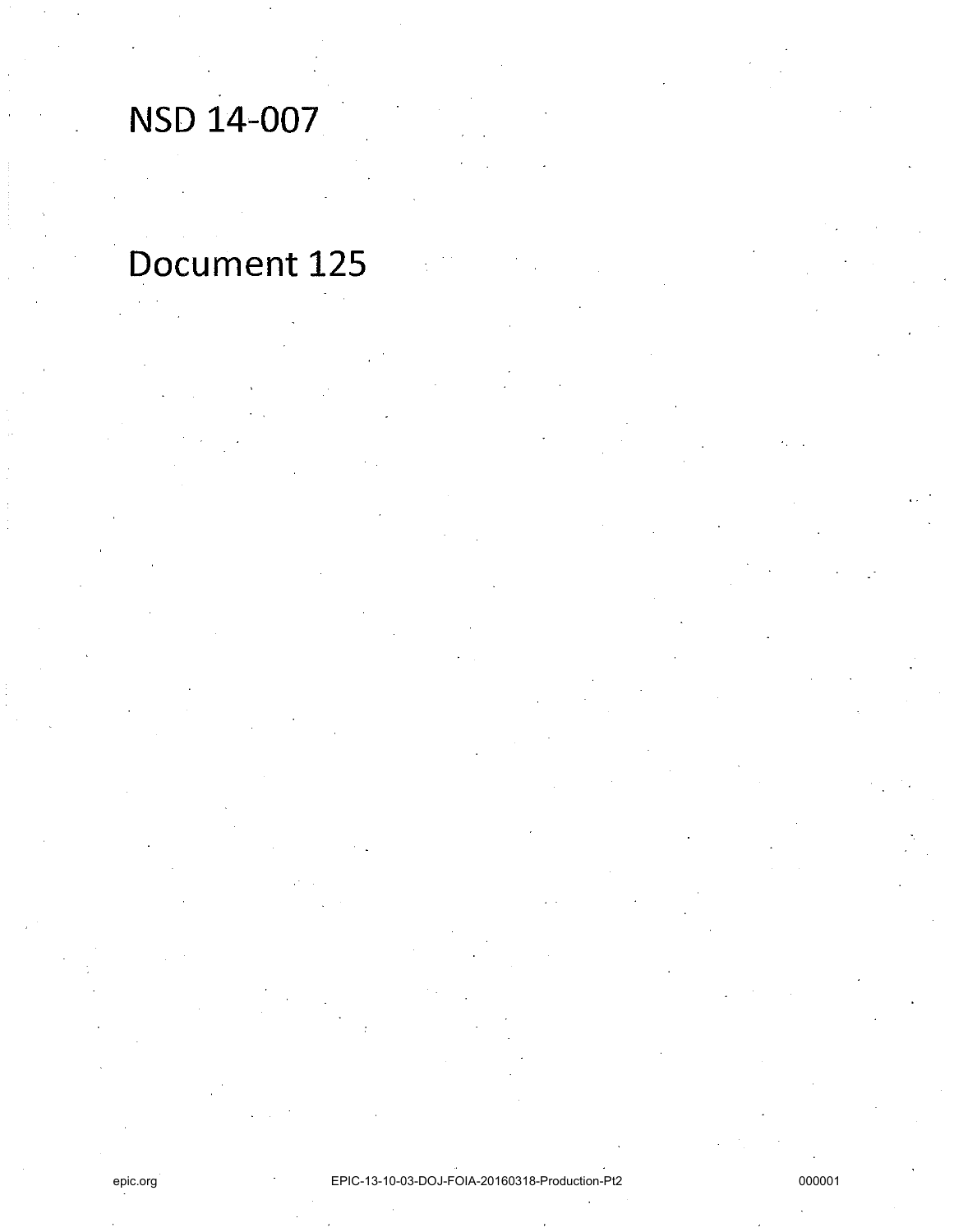#### **Office of the Assistant Attorney General**

*Washing/on. D.* C. *20530* 

U.S. Department of Justice

Office of Legislative Affairs

DATE: 02/26/2016 FBI INFO. CLASSIFIED BY J23J98T32  $REASON: 1.4(c)$ DECLASSIFYON: *12/31/2041* 

#### TOP SECRET//COMINT//NOFORN//X+

 $JIII$  2 0 2006

The Honorable Pat Roberts Chairman Senate Select Committee on Intelligence United States Senate Washington, DC 20510

Dear Mr. Chairman:

In accordance with Sections J808(a), 1826, 1846, and 1862 ofthe Foreign Intelligence Surveillance Act of 1978, as amended, I am submitting herewith the semi-annual reports of the Attorney General concerning electronic surveillances and physical searches conducted under the Act and all requests for pen registers and trap and trace surveillance under the Act. In addition, in accordance with Section 6002 of the Intelligence Reform and Terrorism Prevention Act of 2004, Pub. L. No. 108-458, I am submitting herewith the semi-annual report of the Attorney General also concerning certain activities under and legal interpretations of the Foreign Intelligence Surveillance Act of 1978, 50 U.S.C. § 1801, et. seq. These reports cover the period July 1, 2005, through December 31, 2005.

'We appreciate your flexibility in working with the Department in connection with the filing of this semi-annual report while the offices involved in the preparation of the report were displaced from the Main Justice Building as of June 26, 2006; due to flooding.

Sincerely,

)(.JJ.:. *t.* V/c;scLa-William E. Moschella

Assistant Attorney General

**Attachments** 

cc: The Honorable John D. Rockefeller IV Vice Chairman

TOP SECRET#COMINT#NOFORN#X1

USSIFIED WHEN AT FACHMENTS ARE REMOV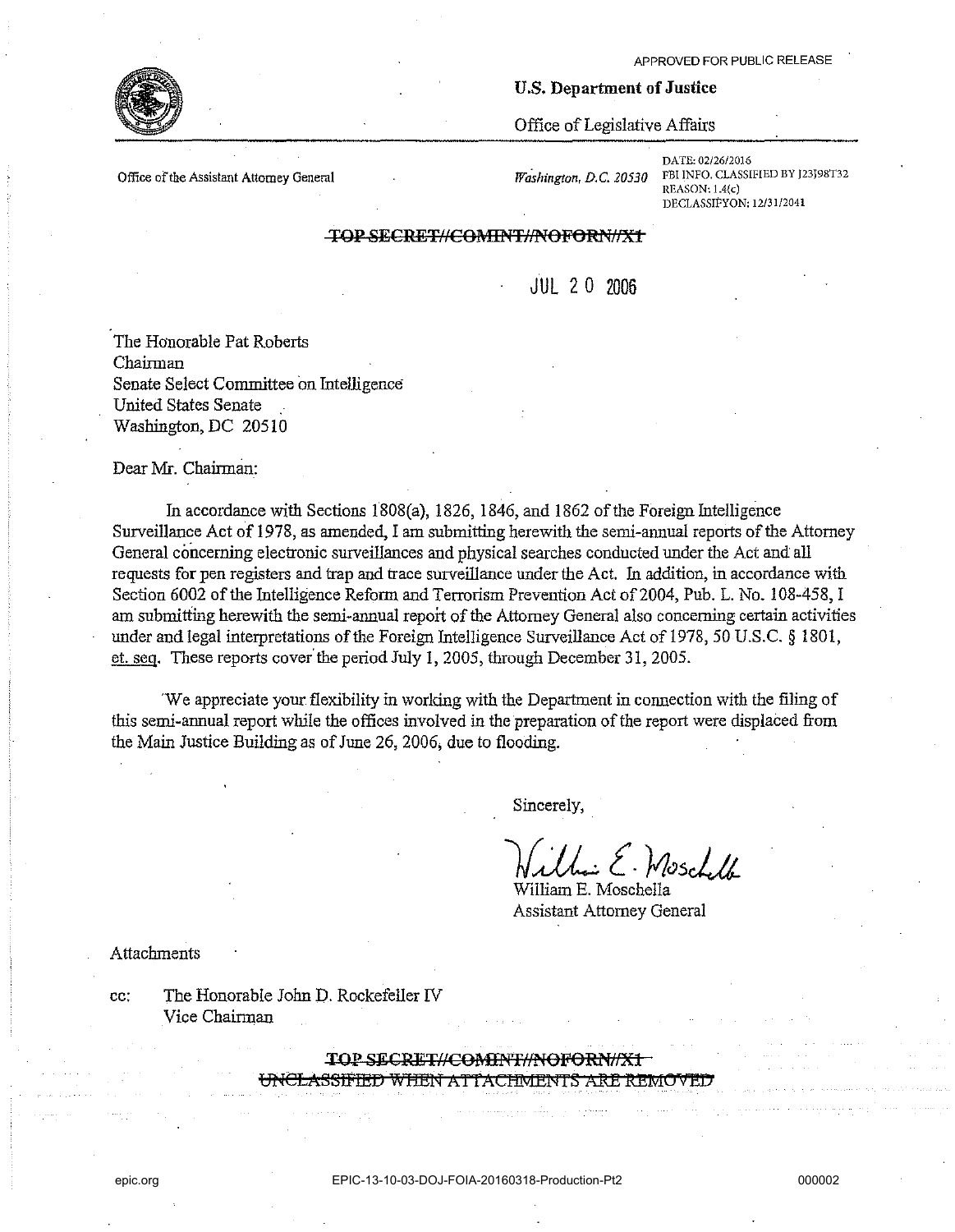

### U.S. Department of Justice

Office of Legislative Affairs

**Office** of the **Assistant Attorney General** *Washington, D.C. 20530* 

# TOP SECRET//COMINT//NOFORN//X1-

JUL 20 2006

The Honorable Peter Hoekstra Chairman Permanent Select Committee on Intelligence U.S. House of Representatives Washington, DC 20515

#### Dear Mr. Chairman:

In accordance with Sections IS0S(a), 1826, 1846, and 1862 of the Foreign Intelligence Surveillance Act of 1978, as amended, I am submitting herewith the semi-annual reports of the Attorney General concerning electronic surveillances and physical searches conducted under the Act and all requests for pen registers and trap and trace surveillance under the Act. In addition, in accordance with Section 6002 of the Intelligence Reform and Terrorism Prevention Act of 2004, Pub. L. No. 108-458, I am submitting herewith the semi-annual report of the Attorney General also concerning certain activities under and legal interpretations of the Foreign Intelligence Surveillance Act of 1978, 50 U.S.C. § 1801, et. seg. These reports cover the period July 1, 2005, through December 31, 2005.

We appreciate your flexibility in working with the Department in connection with the filing of this semi-annual report while the offices involved in the preparation of the report were displaced from the Main Justice Building as of June 26, 2006, due to flooding.

Sincerely,

*}f* ~ (. *Mc;sc1J;..*  William E. Moschella

Assistant Attorney General

Attachments

cc: The Honorable Jane Harman Ranking Minority Member

> TOP SECRET//COMENT//NOFORN//X1 UNCLASSIFIED WHEN ATTACIMENTS ARE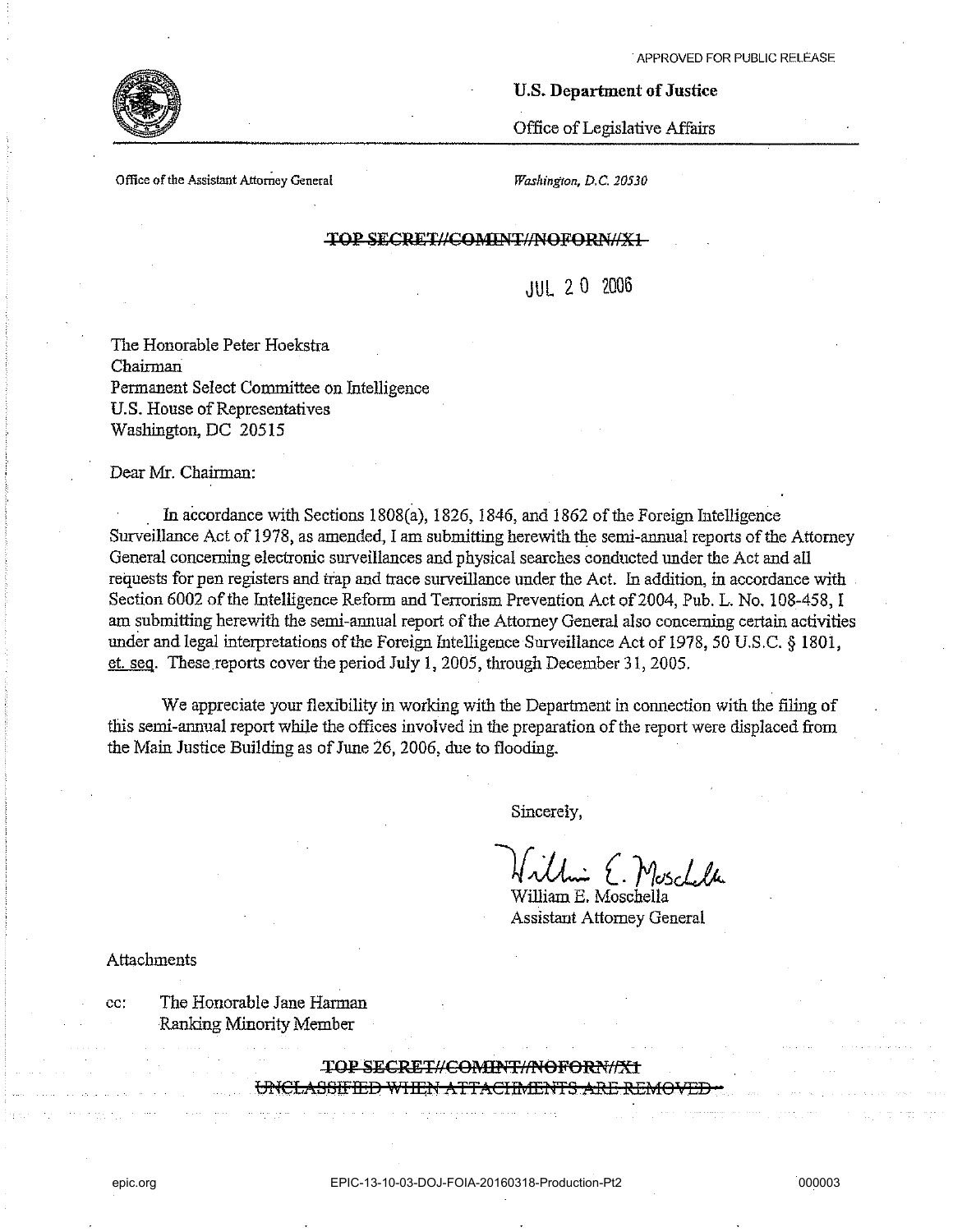#### U.S. Department of Justice

Office of Legislative Affairs

**Office** of the **Assistant Attorney General** 

*Washington, D.C. 20530* 

#### TOP SECRET#COMINT#NOFORN#X1

JUL 2 0 2006

The Honorable F. James Sensenbrenner, Jr. Chairman Committee on the Judiciary U.S. House of Representatives Washington, DC 20515

Dear Mr. Chairman:

In accordance with Sections 1826, 1846, and 1862 of the Foreign Intelligence Surveillance Act of 1978, as amended, I am submitting herewith the semi-annual reports of the Attorney General concerning physical searches conducted under the Act and all requests for pen register and trap and trace surveillance under the Act. In addition, in accordance with Section 6002 of the Intelligence Reform and Terrorism Prevention Act of 2004, Pub. L. No. 108-458, I am submitting herewith the semi-annual report of the Attorney General also concerning certain activities under and legal interpretations of the Foreign Intelligence Surveillance Act of 1978, 50 U.S.C. § 1801, et. seq. These reports cover the period July 1, 2005, through December 31, 2005.

We appreciate your flexibility in working with the Department in connection with the filing of this semi-annual report while the offices involved in the preparation of the report were displaced from the Main Justice Building as of June 26, 2006, due to flooding.

Sincerely,

")[-JL [. *f7o;;JJk.* 

William E. Moschella Assistant Attorney General

Attachments

cc: The Honorable John Conyers, Jr. Ranking Minority Member

TOP SECRET//COMINT//NOFORN/

UNCLASSIFIED WHEN ATTACHMENTS ARE R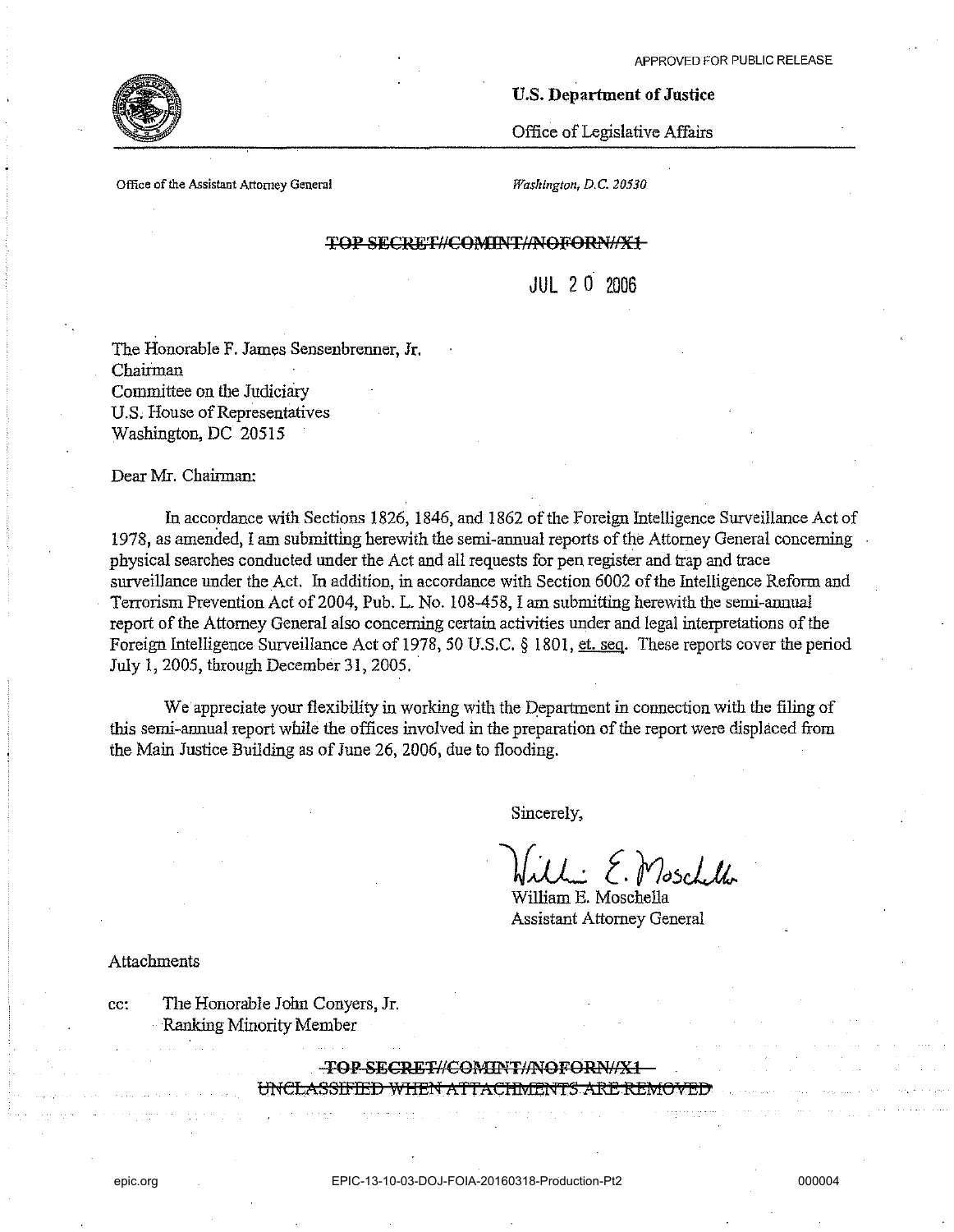# U.S. Department **of** Justice

Office of Legislative Affairs

**Office** of the **Assistant Attorney General** *Washingtoll, D.C. 20530* 

# **TOP SECRET//COMINT//NOFORN//X1-**

JUL 20 2006

The Honorable Arlen Specter Chairman Committee on the Judiciary United States Senate Washington, DC 20510

Dear Mr. Chairman:

In accordance with Sections 1808(a), 1826, 1846, and 1862 of the Foreign Intelligence Surveillance Act of 1978, as amended, I am submitting herewith the semi-annual reports of the Attorney General concerning electronic surveillances and physical searches conducted under the Act and all requests for pen registers and trap and trace surveillance under the Act. In addition, in accordance with Section 6002 of the Intelligence Reform and Terrorism Prevention Act of 2004, Pub. L. No. 108-458, I am submitting herewith the semi-annual report of the Attorney General also concerning certain activities under and legal interpretations of the Foreign Intelligence Surveillance Act of 1978,50 U.S.C. § 1801, et. seq, These reports cover the period July 1, 2005, through December 31, 2005.

We appreciate your flexibility in working with the Department in connection with the filing of this semi-annual report while the offices involved in the preparation of the report were displaced from the Main Justice Building as of June 26, 2006, due to flooding.

Sincerely,

Uni E. Moschella

William E. Moschella Assistant Attorney General

Attachments

cc: The Honorable Patrick J, Leahy Ranking Minority Member

**TOP SECRET#COMINT#NOFORN#X1**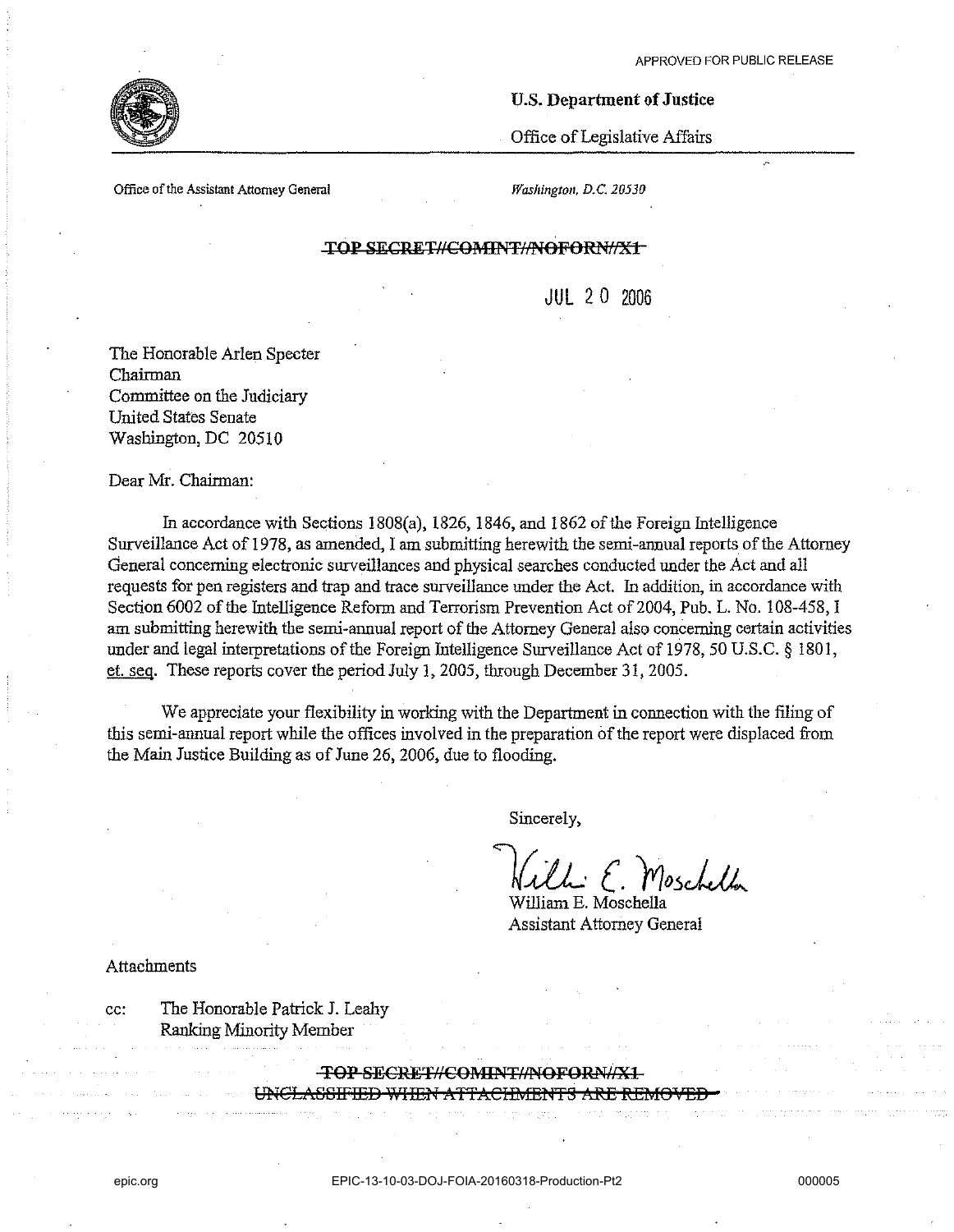all redactions are b(1) and outside the remaining challenged withholdings

TOP SECRET//COMINT//NOFORN//X1

Section 1: Introduction (U)

This report is submitted pursuant to Sections 108(a), 306, 406, and 502 of the Foreign Intelligence Surveillance Act of 1978 (FISA or the Act), as amended, 50 U.S.C. §§ 1801-1811, 1821-1829, 1841-1846, 1861-1862. It covers all electronic surveillance, physical searches, pen register/trap and trace surveillance, and requests for access to certain business records for foreign intelligence purposes conducted under the Act by the Federal Bureau of Investigation (FBI), and electronic surveillance conducted by the National Security Agency (NSA) , during the period July 1, 2005, through December 31, 2005.  $\{B\}$ 



The FISC denied no applications during this reporting<br>od. (U) period.



TOP SECRET//COMINT//NOFORN//X1  $\alpha$  ,  $\beta$  ,  $\alpha$  ,  $\alpha$ 

11114177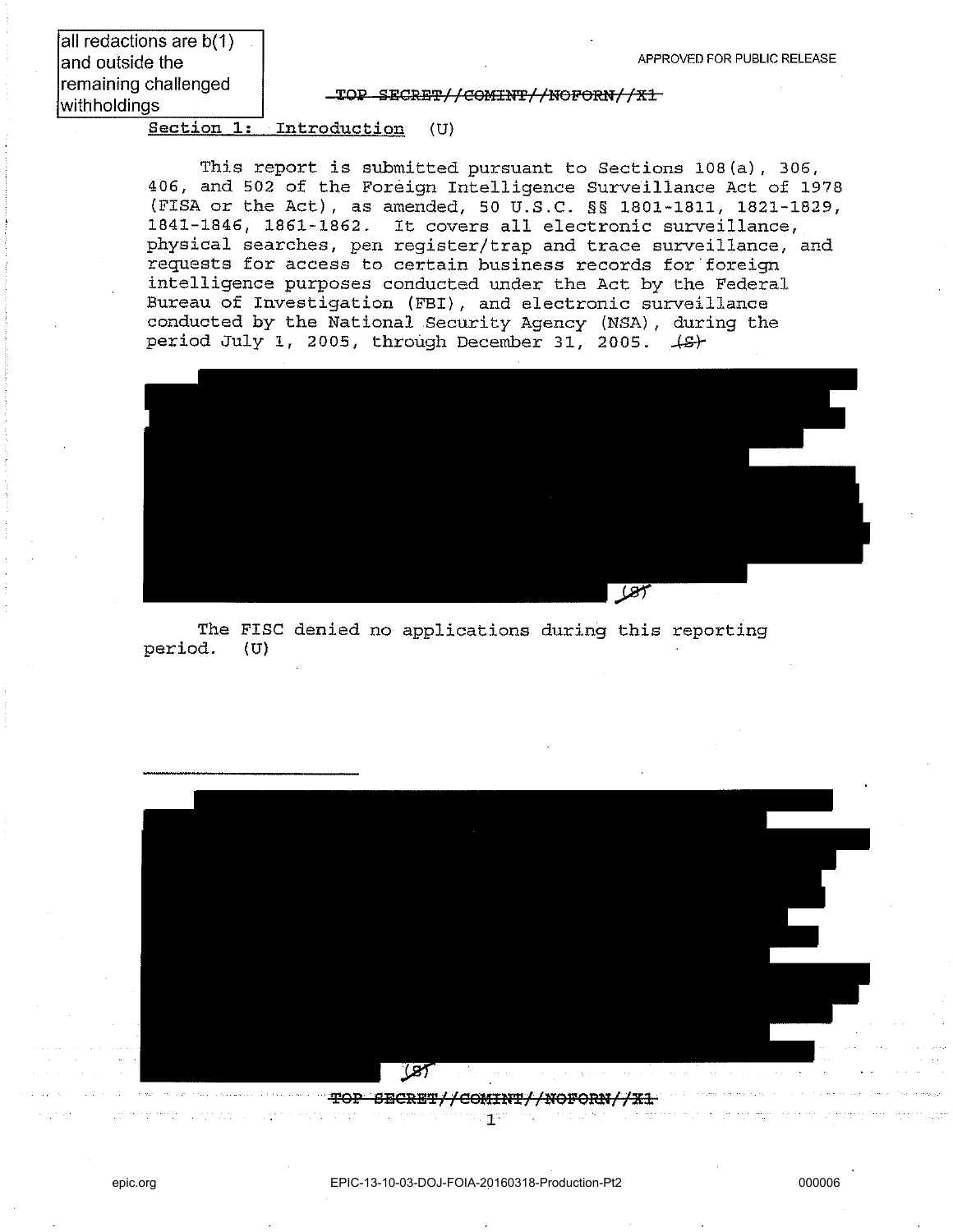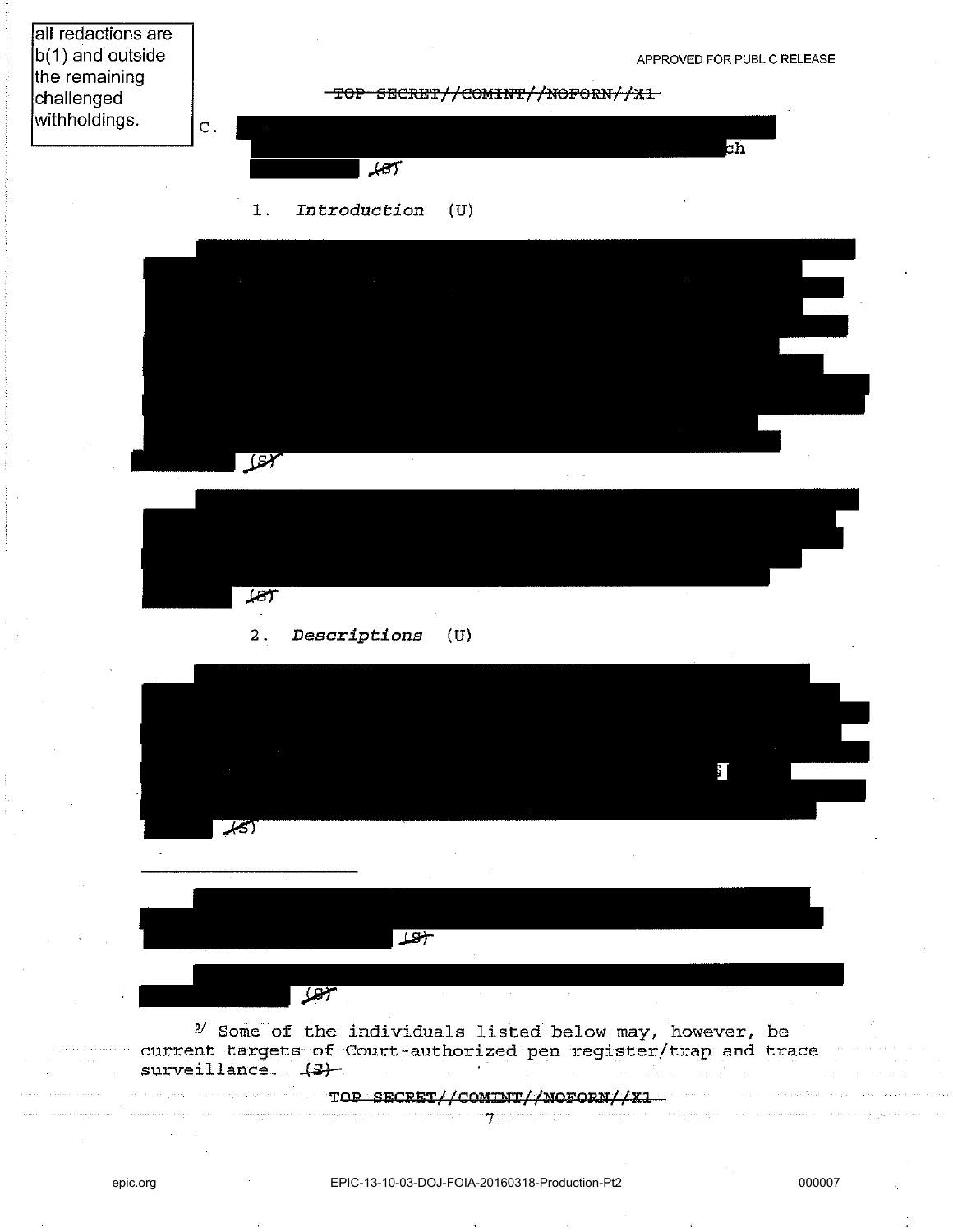TOP SECRET//COMINT//NOFORN//X1







D. Emergency Surveillance or Physical Search (U)

During this reporting period, the Attorney General (or Deputy Attorney General or Acting Attorney General) authorized emergency electronic surveillance and/or physical search pursuant to 50 U.S.C. §§ 1805(f), 1824(e), or  $1843(a) - (b)(1), b(7)(E)$ These emergency authorizations resulted in  $\mathbf{5(1), b(7)(E)}$ 

zero applications for pen register/trap and trace surveillance.<sup>13</sup> Applications or other appropriate

> **-XOI?** SB:CRB:-X//COM:tm//NOFoml//Xl 35

المتمد بالمراجع

 $b(1), b(7)(E)$ 

 $\alpha$  , and a second masses of the  $\alpha$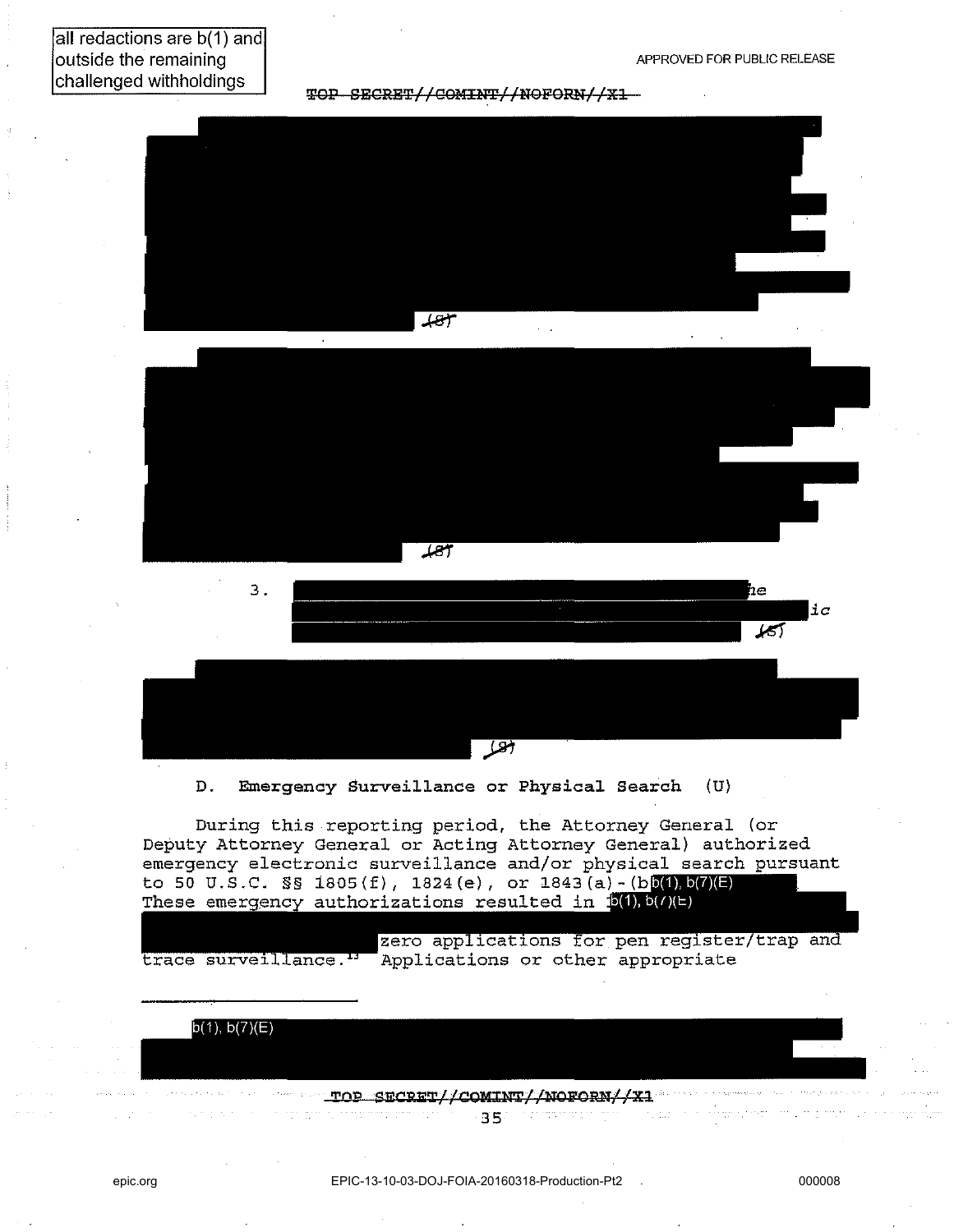TOP SECRET//COMINT//NOFORN//X1



As noted above, on March 9, 2006, 50 U.S.C. §§ 1861 and 1842 were amended. See USA PATRIOT Improvement and Reauthorization Act of 2005, Pub. L. No. 109-177 (March 9, 2006). As part of the revisions, 50 U.S.C. § 1842 (the FISA Pen Register provision) 'was amended to include telephone subscriber information in the information that must be disclosed by the wire or electronic communication service upon request of the Department through a , pen register or trap and trace device. Because of this amendment to the statute, the Department anticipates that the number of requests for production of tangible things' pursuant to Section 215 will decrease in future reporting periods.  $(5)$ 

D. Scope of FISC's Jurisdiction (U)

In, connection with combined applications for authority to install and use pen registers and trap and trace devices and obtain business records under FISA, OIPR has sought, and the FISC<br>has granted,  $\frac{6(1)}{10(1)}$ 

> TOP SECRET//COMINT//NOFORN//X1 50

b1-1 Per FBI  $b3-1$  $b7E-5$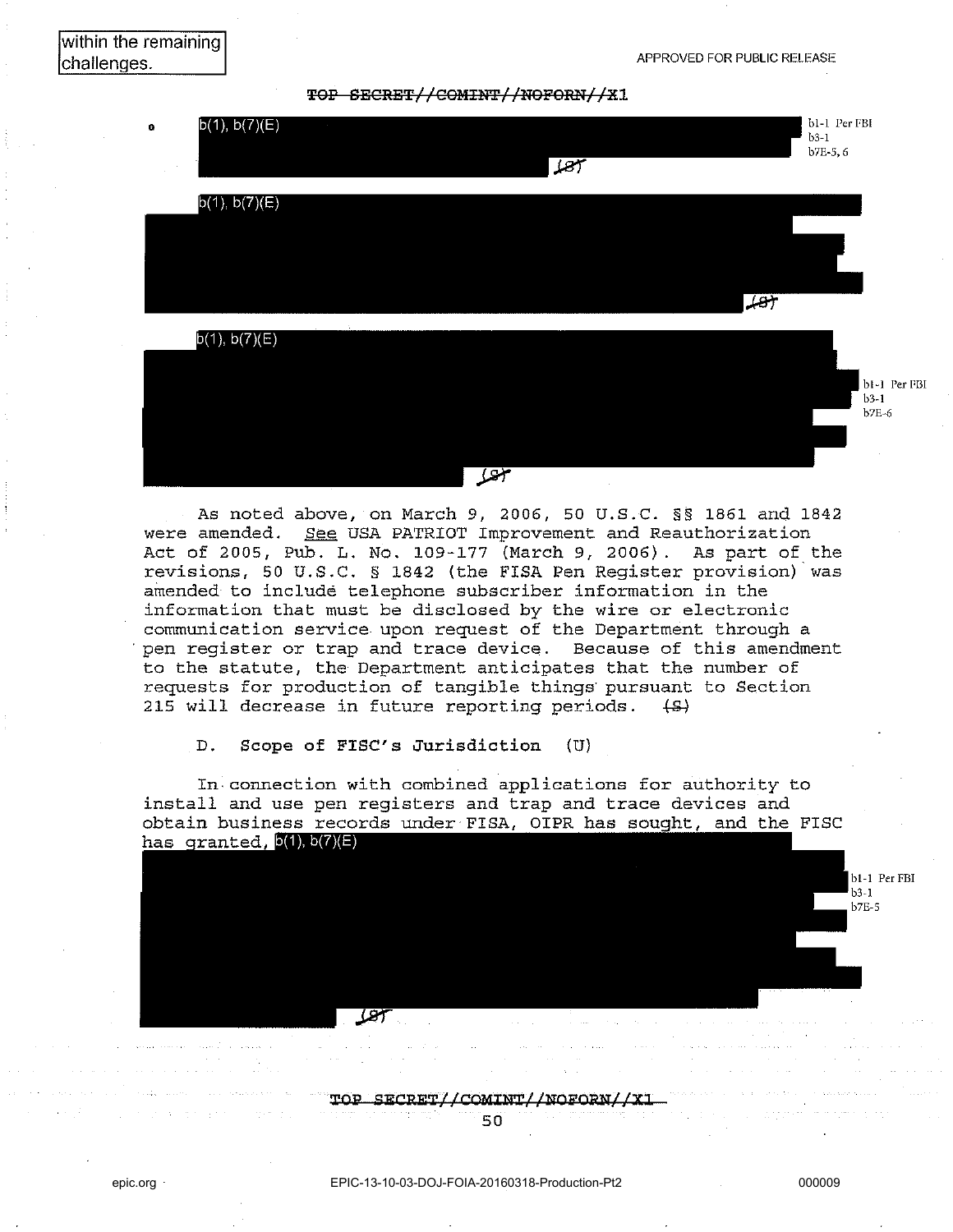# within the remaining challenges.

TOP SECRET//COMINT//NOFORN//X1





In light of amendments to the FISA pen register provision after the government filed its brief described above, the Department is in the process of drafting a new memorandum of law

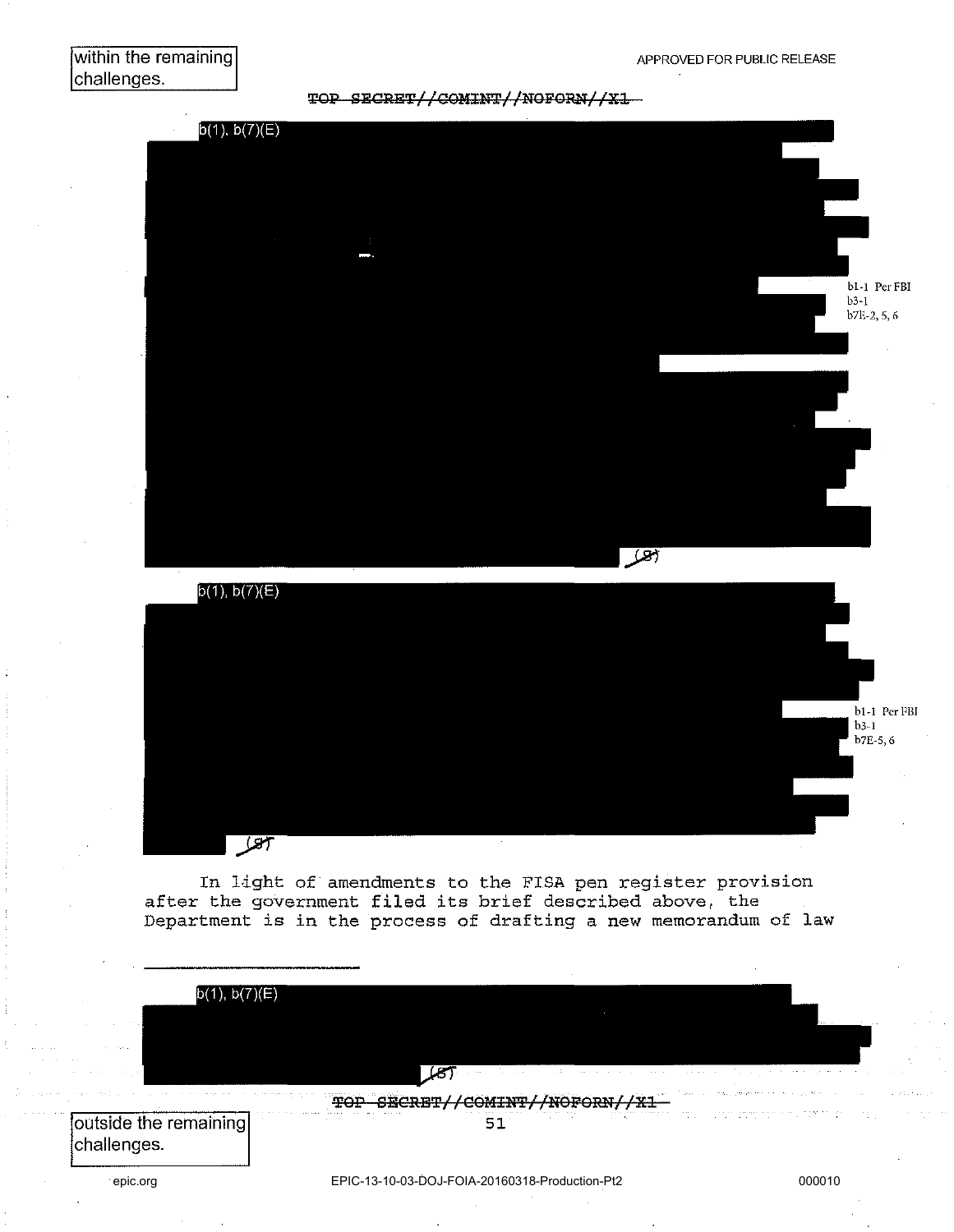## TOP SECRET//COMINT//NOFORN//X1

that the recent amendments to the FISA pen register provision make clear that the government may obtain this information pursuant to 1) the FISA pen register authority irrespective of the FISA business records provision, or 2) pursuant to the FISA business records provision for the reasons set forth in the Department's February 10, 2006, memorandum.  $\{B\}$ 



**'I'OI' SlilCRlil'I'//COMlm//NOlfORN//XJ.**  52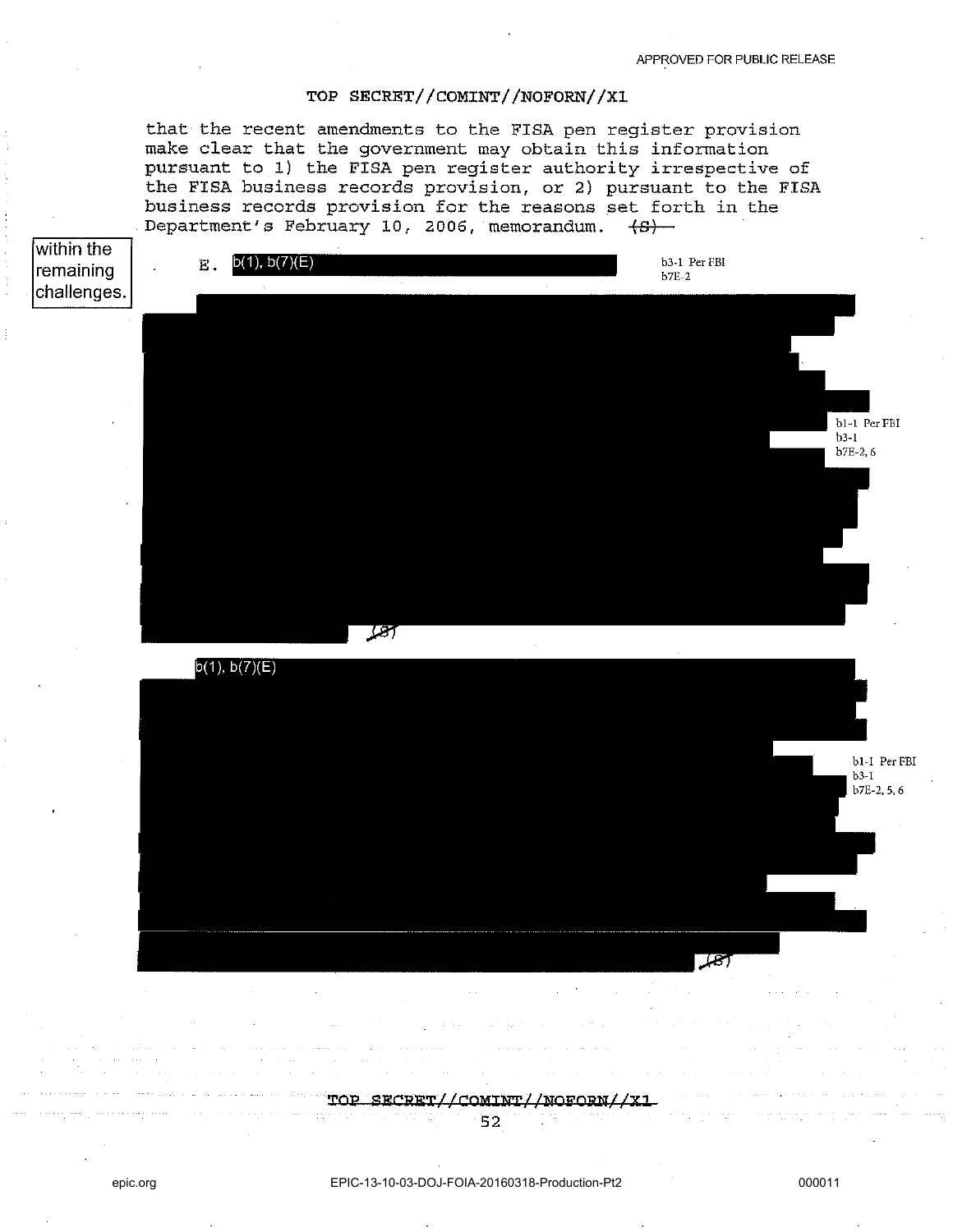outside the remaining challenges. TOP SEGRET//COMINT//NOFORN//X1-

within the remaining <u>্রদ</u>

# L. FISA Process Improvements (U)



In addition to the changes to the FISA process made at the Attorney General's April 2004 direction referenced in prior semiannual reports, OIPR continues to seek ways to further improve the processing of FISA requests. In particular, and in response to OIPR's growing number of attorneys and detailees, as was reported in previous semi-annual reports, OIPR reorganized in November 2004 into sections that reflect the current nature of FISA work and to a significant degree mirror the FBI's internal organization. (U)

OIPR is also in the final phase of testing and has initiated limited deployment of a computer-assisted document assembly system which is expected to enhance the efficiency of its attorneys and the consistency of FISA applications. This system uses an off-the-shelf software program which has been specially configured with contractor support to meet the unique needs of the FISA application process. This system was deployed in a limited category of cases beginning in the first quarter of 2006, and is expected to have progressive deployment in increasingly complicated cases as final testing and the training of OIPR attorneys to use the new system are completed. The transition into the system indicates that its use will result in greater

TOP SECRET//COMINT//NOFORN//X1

59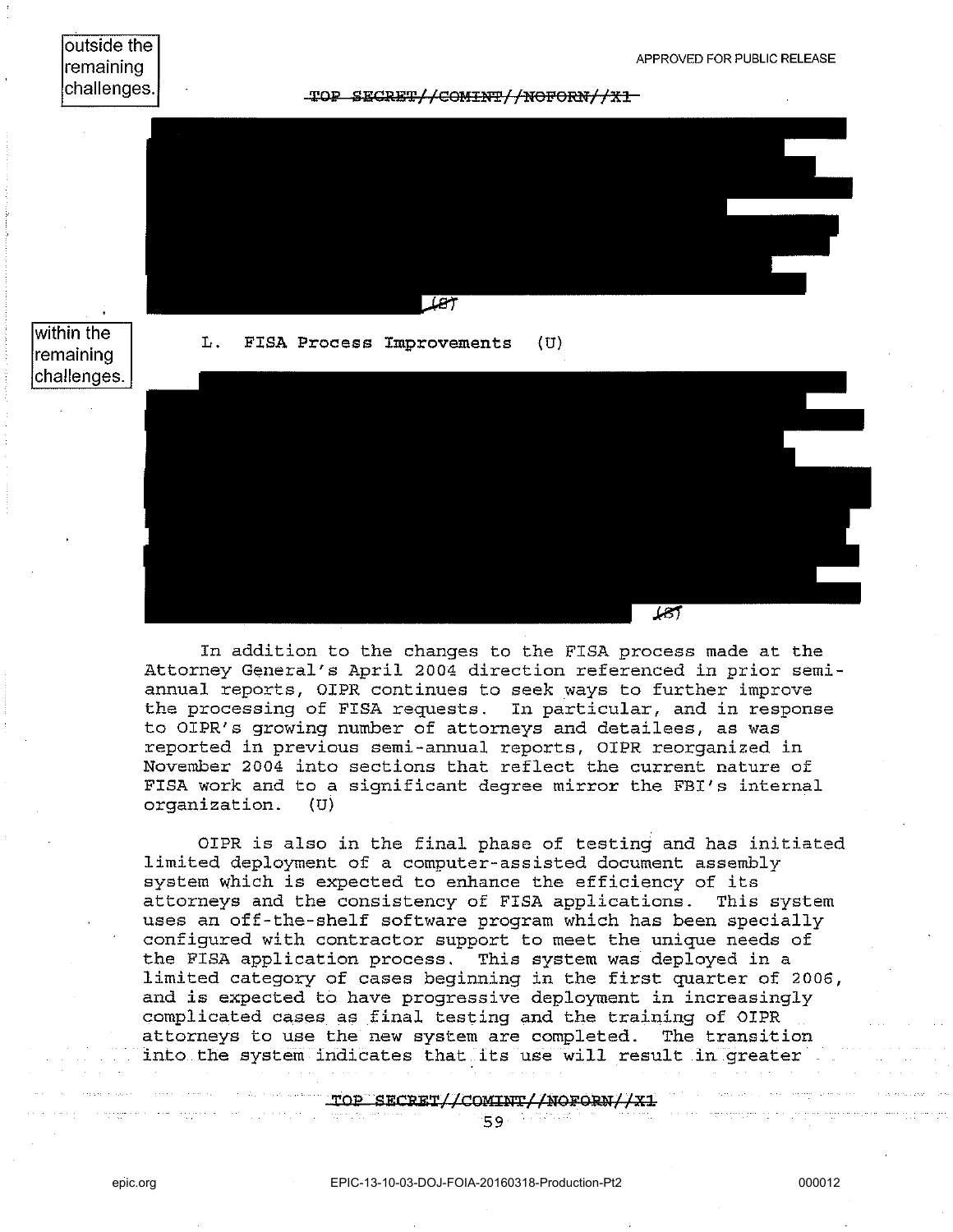#### TOP SECRET*LINGFORNIIX1*

# **THE ATTORNEY GENERAL'S SEMI-ANNUAL REPORT UNDER THE FOREIGN INTELLIGENCE SURVEILLANCE ACT OF 1978, AS AMENDED BY SECTION 6002 OF THE**

# **INTELLIGENCE REFORM AND TERRORISM PREVENTION ACT OF 2004 June 2006**

This report is submitted pursuant to the Foreign Intelligence Surveillance Act of 1978 ("FISA" or the "Act"), as amended, 50 U.S.C. §§ 1801 et seg., and covers the period July 1, 2005, through December 31, 2005. (U)

## **I. Aggregate Number of Persons Targeted for Orders Under the Act** (U)

Section 601(a) (1) of FISA requires the Attorney General to report on "the aggregate number of persons targeted for orders issued under the Act" for electronic surveillance, physical search, pen registers, and access to records. FISA defines "person" as "any individual, including any officer or employee of the Federal Government, or any group, entity, association, corporation, or foreign power."  $50 \text{ U.S.C. }$   $\S$  1801(m). (U)

Due to the manner in which certain kinds of collection authorized under FISA are conducted, the Department of Justice is able to provide only an estimate of the aggregate number of individuals targeted by orders for electronic surveillance, physical search, and pen registers/trap and trace devices under FISA. Investigation and analysis by the FBI and U.S. Intelligence Community have revealed that certain international terrorist groups and their agents who are located overseas, not all of whom can be specifically identified, use certain facilities as part of a communications network to conduct their terrorism-related activities. Accordingly, FISA applications target such persons as various unidentified agents of particular<br>terrorist groups.  $\sqrt{40}$ 



#### ~OP SEe:R'l3~/lNOFQRN//X1.

والمتحاج والمستحير والمتحدث والمستحدث السواحي والمتعودة

a dalam

and a series of the company of the company of the series of the series of the series of the series of the series

and the state of the state of the state of the state of the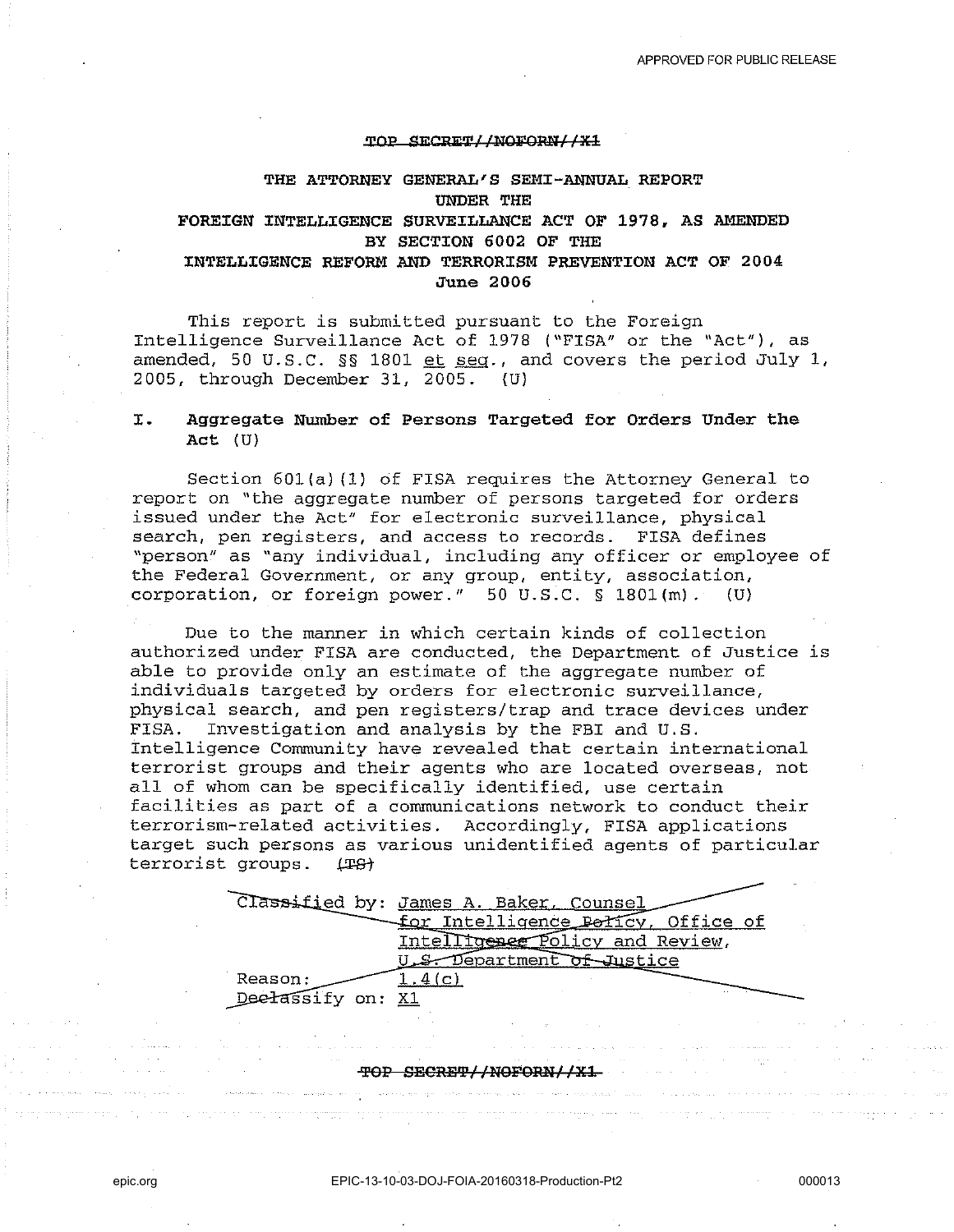all redactions are b(1) and outside the remaining challenged withholdings





C. Pen Registers/Trap and Trace Devices (D)

The aggregate number of persons targeted for orders for pen registers/trap and trace devices issued under section 402 of the Act, 50 U.S.C. § 1842, from July 1, 2005, through December 31, 2005, was at least  $138.^1$  (S)

D. Access to Tangible Things (U)

|                                             |        |                                                |  |                           | bl-1 Per FBI<br>$b3-1$             |
|---------------------------------------------|--------|------------------------------------------------|--|---------------------------|------------------------------------|
|                                             |        |                                                |  |                           | b7E-6                              |
|                                             |        |                                                |  |                           | b1-1 Per FBI<br>$b3-1$<br>$b$ 7E-6 |
| references to -<br>PRTT, but<br>outside the | 55 Q D |                                                |  |                           |                                    |
| remaining<br>challenged<br>withholdings     |        |                                                |  | $\chi_1^{\rm (1000,100)}$ |                                    |
| epic.org                                    |        | EPIC-13-10-03-DOJ-FOIA-20160318-Production-Pt2 |  | 000014                    |                                    |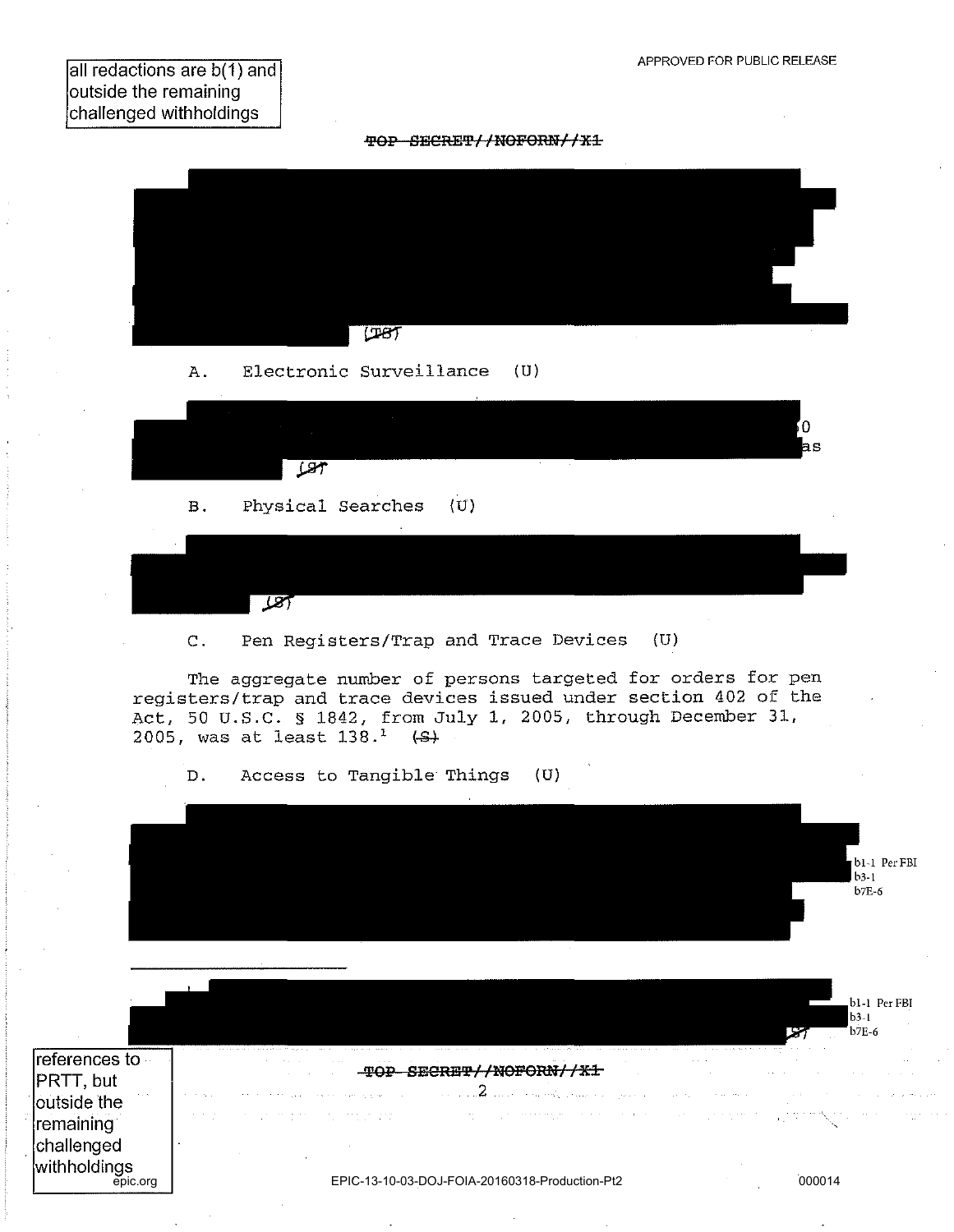



**III. Attorney General Authorizations for Use of FISA-derived Information Use in a criminal Proceeding** (U)



# **IV. Summary of Significant Legal Interpretations** (U)

During the reporting period from July 1, 2005, through December 31, 2005, there was one significant legal interpretation of the Act involving matters before the Foreign Intelligence Surveillance Court ("the Court") or the Foreign Intelligence Surveillance Court of Review ("the Court of Review"), including an interpretation presented in an application or pleading filed with the Court or the Court of Review.<sup>2</sup> It was presented in a supplemental brief filed by the government with the Court in connection with applications submitted pursuant to the Act by the government. A summary of the legal interpretation follows.  $\cancel{81}$ 



 $2$  There were no cases presented to the Court of Review during the reporting period.

| within the remaining                                                                                                         |                               |          | The second control of the second control of the second control of the second control of the second control of the second control of the second control of the second control of the second control of the second control of th |                        | and the company of the company of the company of the company of the company of the company of the company of the<br>the control of the control of the control of the control of the control of the control of the control of the control of the control of the control of the control of the control of the control of the control of the control |
|------------------------------------------------------------------------------------------------------------------------------|-------------------------------|----------|--------------------------------------------------------------------------------------------------------------------------------------------------------------------------------------------------------------------------------|------------------------|---------------------------------------------------------------------------------------------------------------------------------------------------------------------------------------------------------------------------------------------------------------------------------------------------------------------------------------------------|
|                                                                                                                              |                               |          |                                                                                                                                                                                                                                |                        | the control of the state                                                                                                                                                                                                                                                                                                                          |
|                                                                                                                              | the company of the company of | $\cdots$ | TOP SECRET//NOFORN//X1                                                                                                                                                                                                         | <b>Carl Carl Corp.</b> | the control of the control of the control of the control of the control of the control of the control of the control of the control of the control of the control of the control of the control of the control of the control                                                                                                                     |
|                                                                                                                              |                               |          |                                                                                                                                                                                                                                |                        |                                                                                                                                                                                                                                                                                                                                                   |
| <del>on naips is a called per</del> iod of the season and in and it of the company and in the season of the man company with |                               |          |                                                                                                                                                                                                                                |                        |                                                                                                                                                                                                                                                                                                                                                   |
|                                                                                                                              |                               |          |                                                                                                                                                                                                                                |                        |                                                                                                                                                                                                                                                                                                                                                   |
|                                                                                                                              |                               |          |                                                                                                                                                                                                                                |                        | the contract of the contract of the contract of the community of the community of the contract of the community of the contract of the contract of the contract of the contract of the contract of the contract of the contrac                                                                                                                    |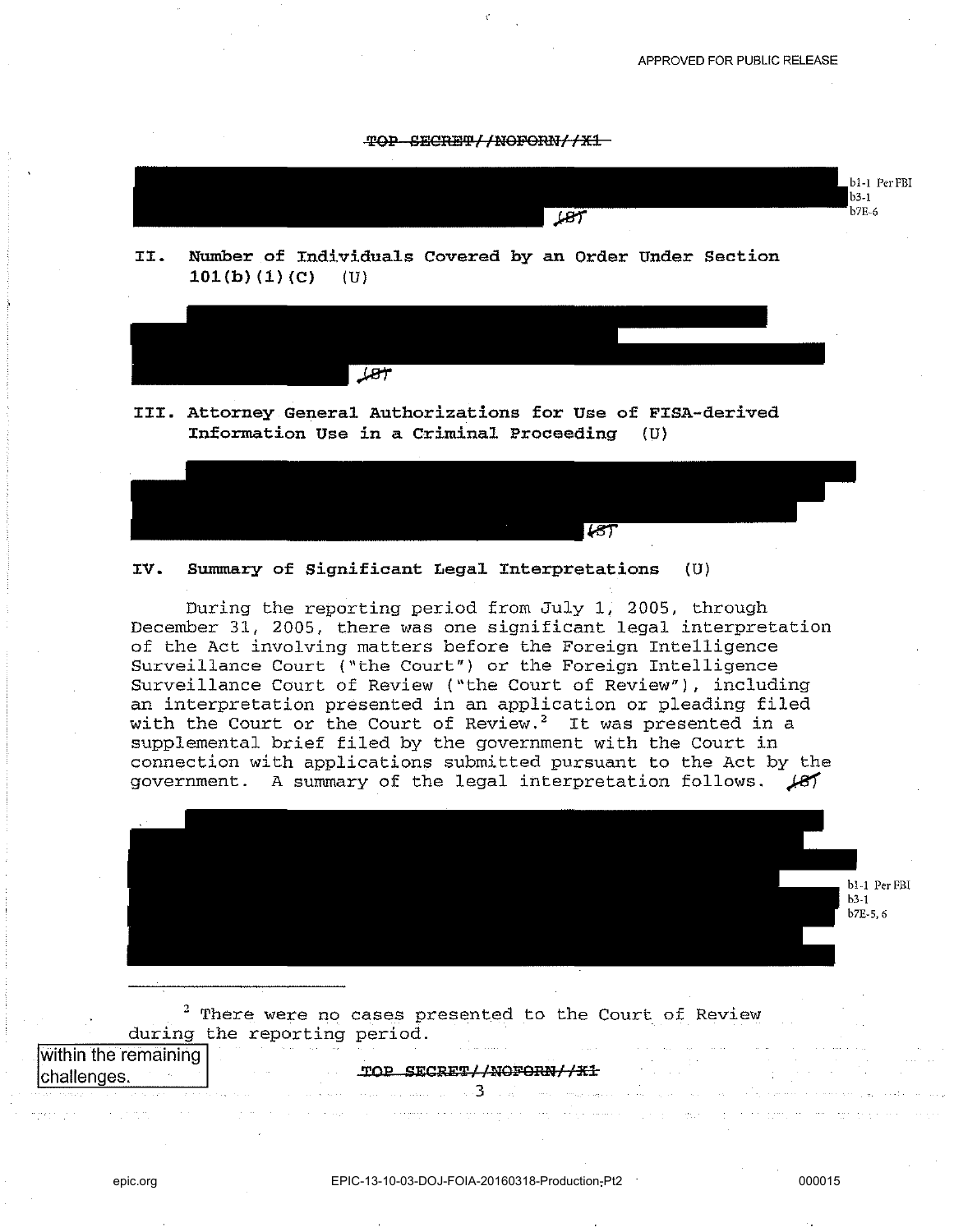

TOP SECRET//NOFORN//X1